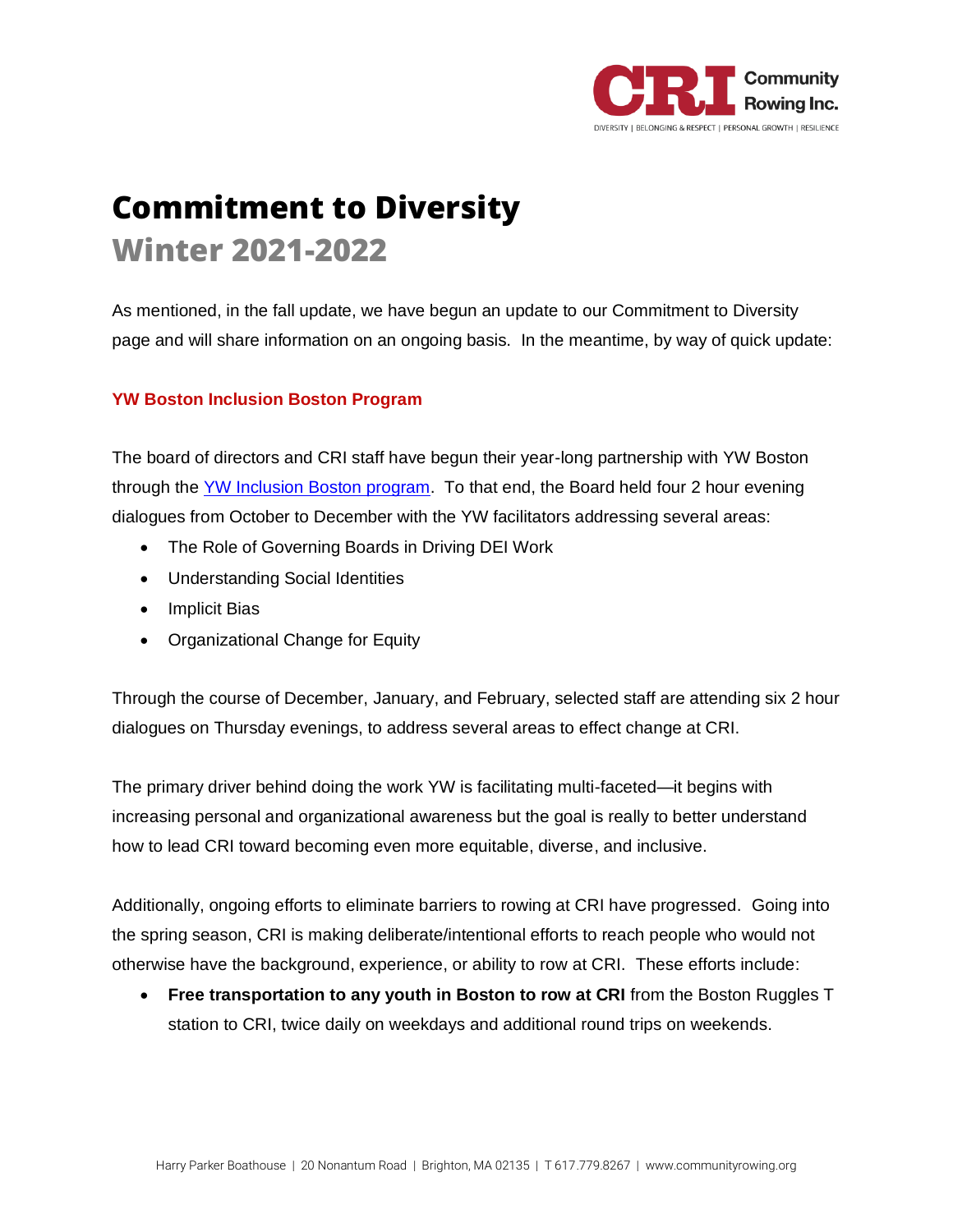- **Free & unlimited snacks for anyone who comes to the boathouse.** The CRI fueling station began on January 3, enabling anyone coming to our lobby to avail themselves of free bars or electrolyte powder for a pre- or post-workout snack.
- **Free and coordinated programming:** All youth programming has been coordinated with our afternoon programming and transportation schedule so *any* young person from Boston can participate in *any* youth program CRI offers—from learning to row, to rowing a few days per week, to joining our Development, RowBoston, or Youth Competitive program.
- **Free Rowing Gear:** We know young people who don't have a background in rowing may not be in a position to purchase clothing necessary to success. The most important part of the rowing uniform is close fitting shorts. In 2022, CRI will begin offering a free pair of black shorts to any young person needing them. CRI currently accepts and distributes donated old "kits" from athletes to pass down to the next generation. This is an age-old tradition in rowing and is alive and well but we believe doing more for a young person involves providing them appropriately sized, new gear that is indiscernible from what others wear at CRI.
- *Coming soon***: Free Swimming Lessons within neighborhoods in the City.** Our hope with the community partnerships CRI maintains is that we will be able to coordinate and support young people learning how to swim. This is an essential life skill that transcends rowing. CRI currently directs people to sources for learning to swim, and within our RowBoston program, those athletes are provided free swimming lessons. We intend to expand access and make the resources more accessible to those who wish to learn rowing at any level.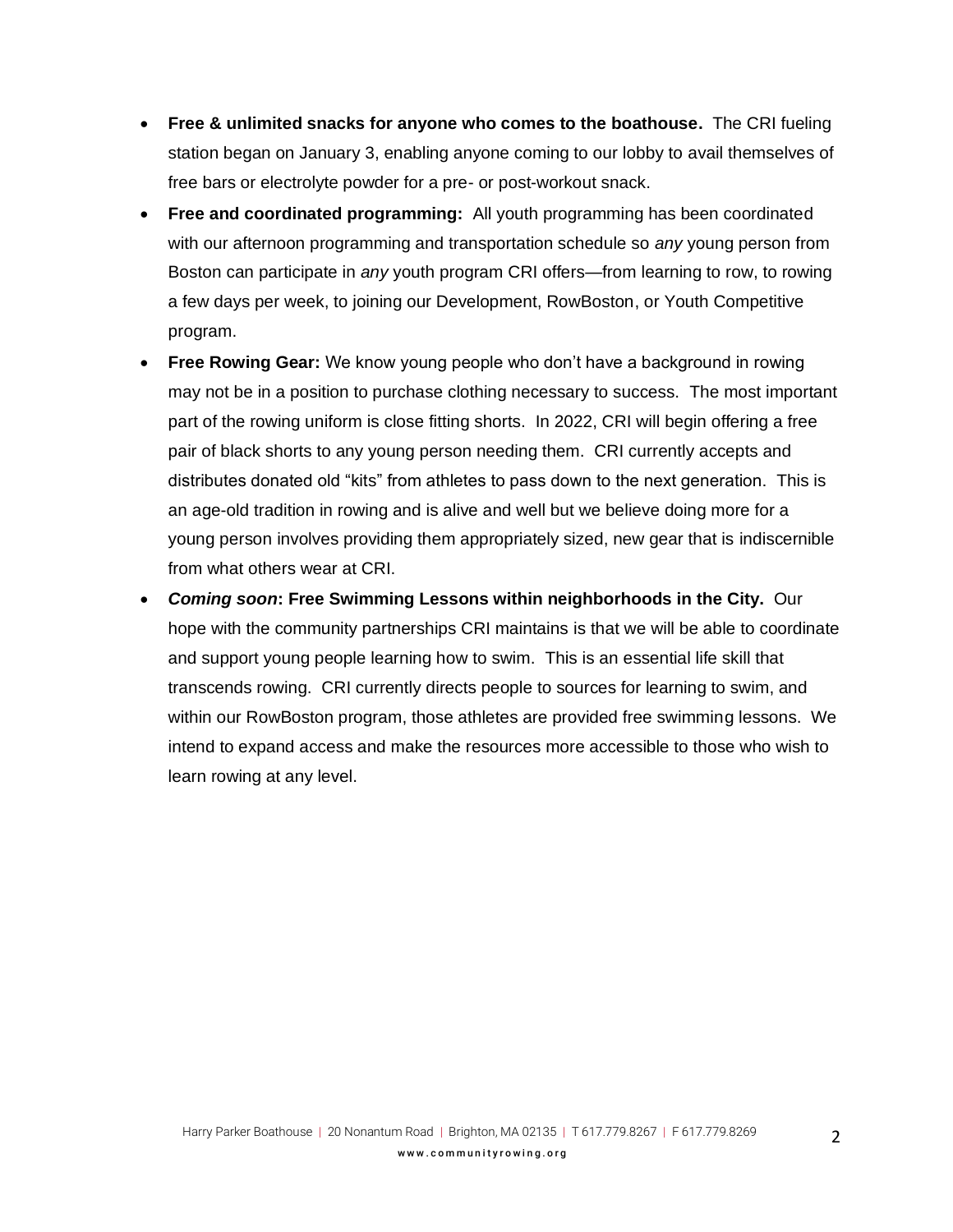## **Other Actions**

**Measuring Performance at CRI:** Beginning in 2022, CRI will conduct ongoing evaluation of a number of key measurements that are now in place. As shared, effective measures are essential to understand the transition from process to progress as an organization. Below is a summary of key measures CRI now undertakes annually, the year they were implemented and quick comments on each measurement.

- **2022 - Diversity tracking:** Upon registration of any program, participants are required to indicate their ethnicity. We want to know how diverse CRI is and on an ongoing basis, how our efforts to diversify our community are working.
- **2021 - Performance Reviews:** Providing equitable, transparent and regular feedback to all staff is essential. Additionally, these measures enable us to hold ourselves accountable to high expectations for results.
- **2021 - Monthly Close/Financial Performance:** We now can manage CRI with greater clarity and transparency in order to adjust as needed and share where we invest our financial resources on an ongoing basis.
- **2020 - Impact Measurement:** We believe we have a powerful connection to our community. And our impact measurement program is a way to measure how we are reaching people, especially in the areas of our core values and the desired outcomes we, as an organization, seek as member of the greater Boston community.
- **2019 - Management Improvement Survey:** One of the only constants in managing such a diverse and vibrant community is change. For our management and leadership, that means assessing our performance in the eyes of our staff and providing our people input on the direction they wish leadership to guide CRI.
- **2016 - Program Feedback Survey:** This is the longest standing survey at CRI and provides our coaches with non-performance oriented feedback. The purpose is to share, learn, and grow from program participants in order to improve.